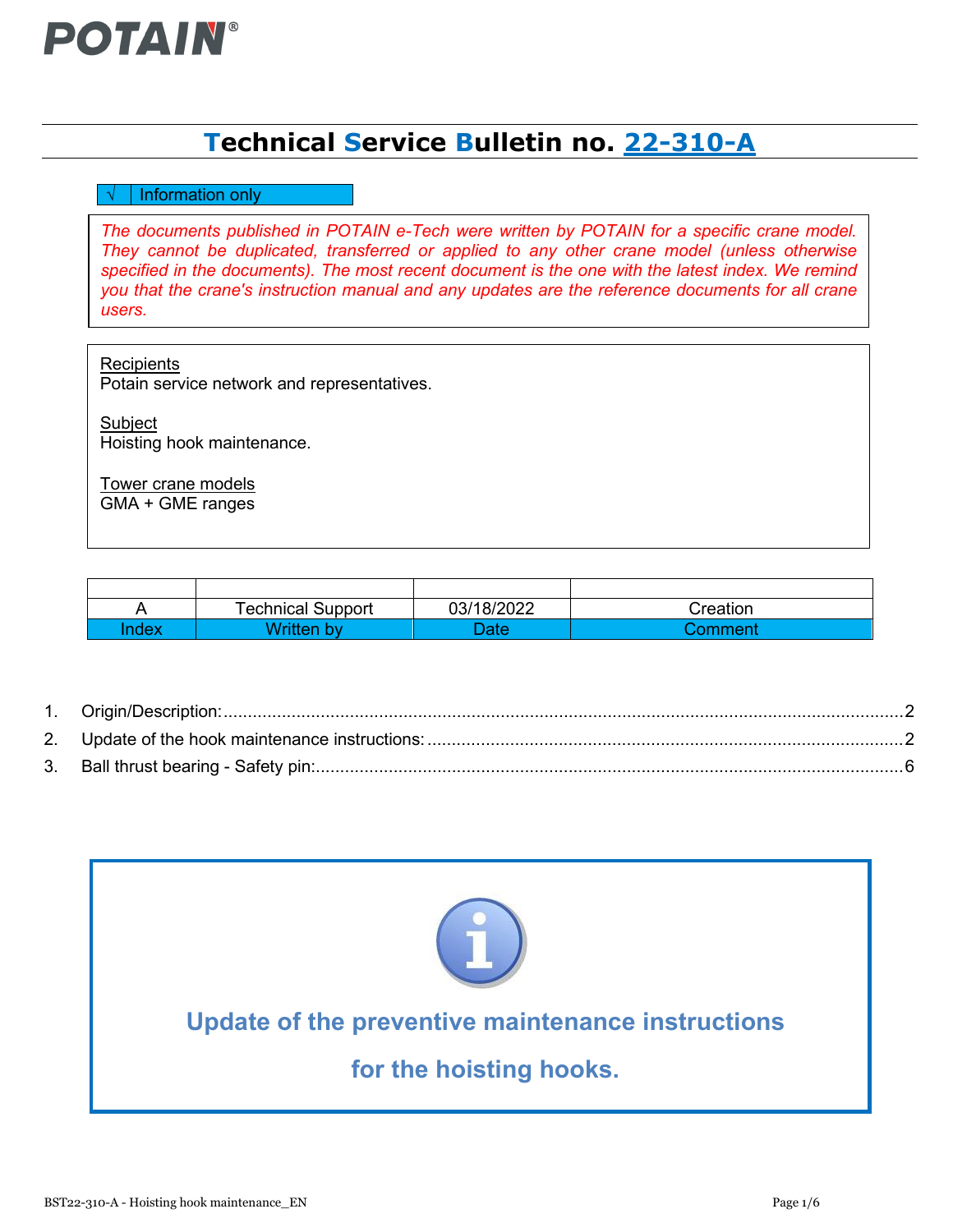

# <span id="page-1-0"></span>**1. Origin/Description:**

The purpose of this service bulletin is to inform the service and distribution network of the **update to the hook maintenance instructions** in the technical manual, and to specify what is authorized or not authorized on the hook during checks.

# <span id="page-1-1"></span>**2. Update of the hook maintenance instructions:**

**The schedule of preventive maintenance retains at 500 hours or 3 months / whichever comes 1st**

- the visual check on the condition of the hook, as well as
- the greasing of the ball thrust bearing of the hook if the hook is equipped with a grease nipple.

| 500 hours or 3 months / | Checking the cab control unit                                                                | 1-224     |
|-------------------------|----------------------------------------------------------------------------------------------|-----------|
| whichever occurs first  | Checking the indicators                                                                      | $1 - 224$ |
|                         | Checking the control unit signal lamps                                                       | $1 - 224$ |
|                         | Counter-jib ballast                                                                          |           |
|                         | Checking the counter-jib ballast blocks                                                      | $1 - 215$ |
|                         | Crane base                                                                                   |           |
|                         | Checking the chassis                                                                         | $1 - 212$ |
|                         | Current supply                                                                               |           |
|                         | Checking the condition and working order of the control and<br>check devices                 | $1 - 176$ |
|                         | Checking the condition and attachment of the switch boxes                                    | $1 - 176$ |
|                         | Checking the condition, working order and attachment of the<br>control gears and switchgears | $1 - 176$ |
|                         | Checking the condition of the current transmission and electri-<br>cal connection components | $1 - 175$ |
|                         | Checking the condition and the fixing of the riser                                           | $1 - 175$ |
|                         | <b>Fixing angles</b>                                                                         |           |
|                         | Fitting the fixing angles                                                                    | $1 - 211$ |
|                         | <b>Hydraulics</b>                                                                            |           |
|                         | Checking the hydraulic circuit                                                               | $1 - 180$ |
|                         | Visual check of controls, directional control valves, and actua-<br>tors                     | $1 - 182$ |
|                         | Checking the hydraulic units                                                                 | 1-181     |
|                         | <b>Lubrication</b>                                                                           |           |
|                         | Checking the grease level of the motorized lubrication system                                | 1-119     |
|                         | Mechanism                                                                                    |           |
|                         | Checking the condition and fixing of the mechanisms and their<br>accessories                 | 1-13      |
|                         | Checking the good working order of all mechanisms                                            | $1 - 13$  |
|                         | Checking the good working order of the internal components of<br>the mechanisms              | $1 - 13$  |
|                         | Lubricating the components of mechanisms fitted with grease<br>nipples                       | $1 - 13$  |
|                         | <b>Plates and stickers</b>                                                                   |           |
|                         | Checking the presence and condition of crane markings                                        | $1 - 248$ |
|                         | <b>Pulley block</b>                                                                          |           |
|                         | Checking the rope reeving system                                                             | 1-167     |
|                         | Lubricating the rope reeving system                                                          | $1 - 168$ |
|                         | Grease type G2 (L-XBDHB 2, K2K-25) (E-01032-51)                                              | D-6       |
|                         | Checking the condition of the hook                                                           | $1 - 170$ |
|                         | Lubricating the hook ball thrust bearing                                                     | $1 - 170$ |
|                         | Grease type G2 (L-XBDHB 2, K2K-25) (E-01032-51)<br>f                                         | $D-6$     |
|                         |                                                                                              |           |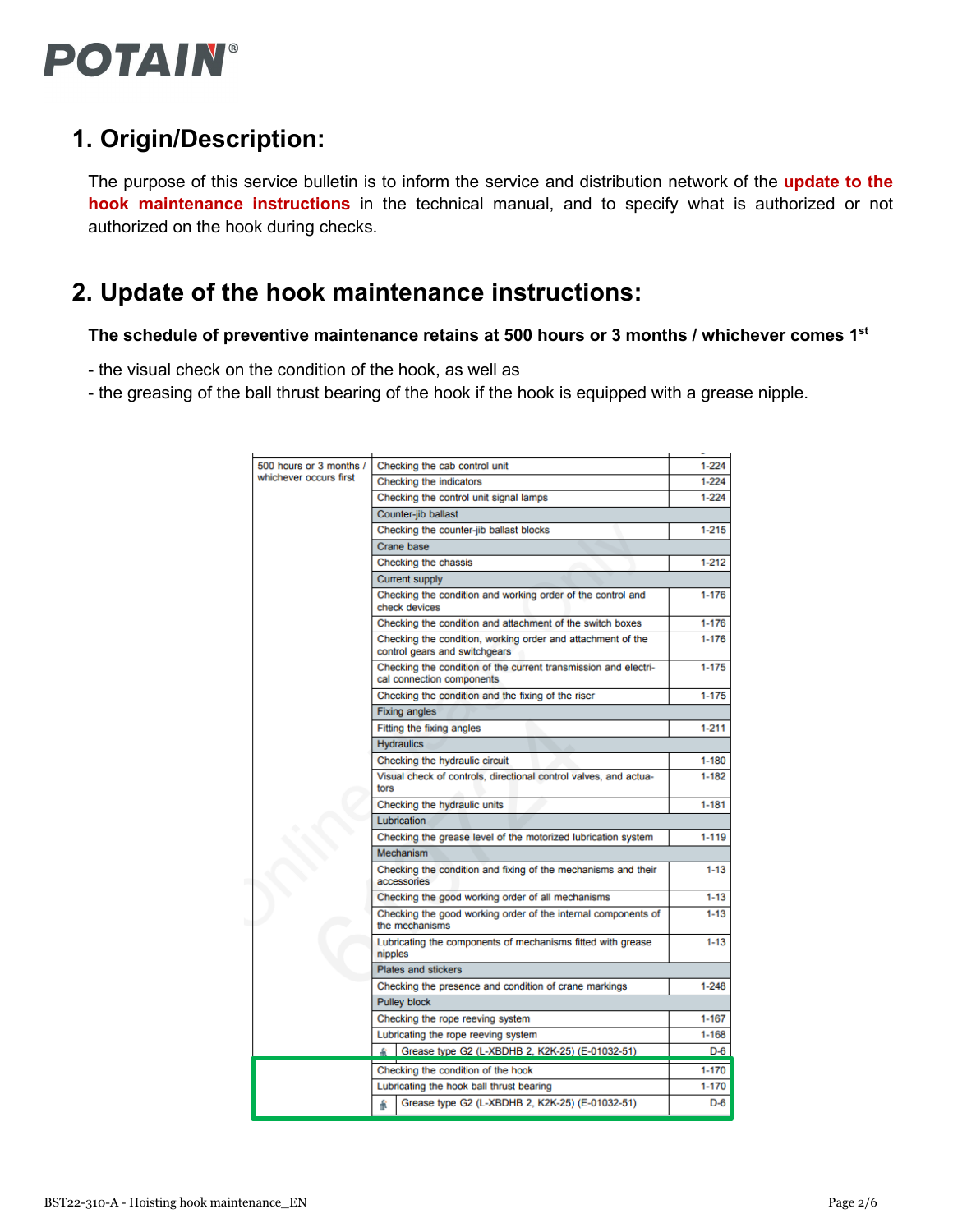

**The schedule of detailed maintenance at 8000 hours or 4 years / whichever comes 1st is updated as follows:**

| Ropes and pulleys   Pulley blocks | Hooks                      | CHECK the wear level of the pulley<br>block hook.                                                      |
|-----------------------------------|----------------------------|--------------------------------------------------------------------------------------------------------|
| Ropes and pulleys   Pulley blocks | <b>Ball thrust bearing</b> | CARRY OUT an external visual in-<br>spection of the operation of the ball<br>stop of the pulley block. |

**All checks are updated as follows:**

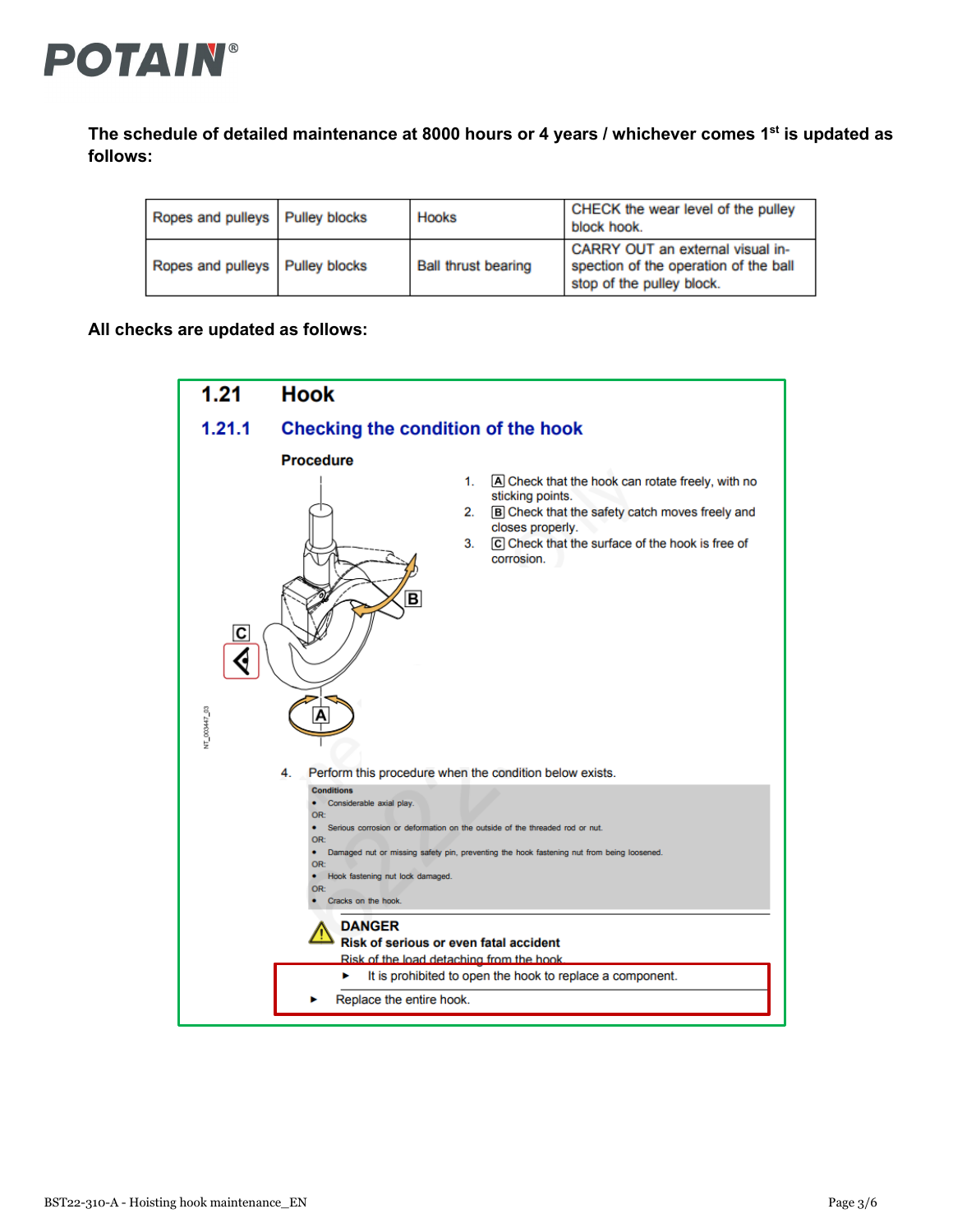# **POTAIN®**

#### $1.21.2$ Lubricating the hook ball thrust bearing

## **Work material**

| Grease gun                                                     | 1 unit     |                             |
|----------------------------------------------------------------|------------|-----------------------------|
| <b>Consumables</b>                                             |            |                             |
| Grease type G2 (L-XBDHB 2, K2K-<br>$25$ $\rightarrow$ page D-7 | E-01032-51 | See procedure for quantity. |
|                                                                |            |                             |

#### **Conditions**

 $\sigma$ 

. Only the trunnion load hooks fitted with one or more grease nipples can be great

### **Procedure**



Inject the grease into the grease nipple(s). ٠

| <b>Required material</b>                        |        |  |
|-------------------------------------------------|--------|--|
| Grease gun                                      | 1 unit |  |
| Grease type G2 (L-XBDHB 2, K2K-25) (E-01032-51) |        |  |

#### Checking the wear on the hook  $1.21.3$

## **Work material**

| <b>Vernier caliper</b> | See procedure for quantity. |
|------------------------|-----------------------------|
|                        |                             |

#### **Technical data** 的

| <b>Option: 12,00 t</b>               | 85 mm |
|--------------------------------------|-------|
| Height (h)                           |       |
| <b>Option: 12,00 t</b>               | 59 mm |
| Opening with hook safety catch (Pal) |       |



d

# **DANGER**

Risk of serious or even fatal accident

Risk of the load detaching from the hook.

K Do not apply welds to the hook to compensate for wear.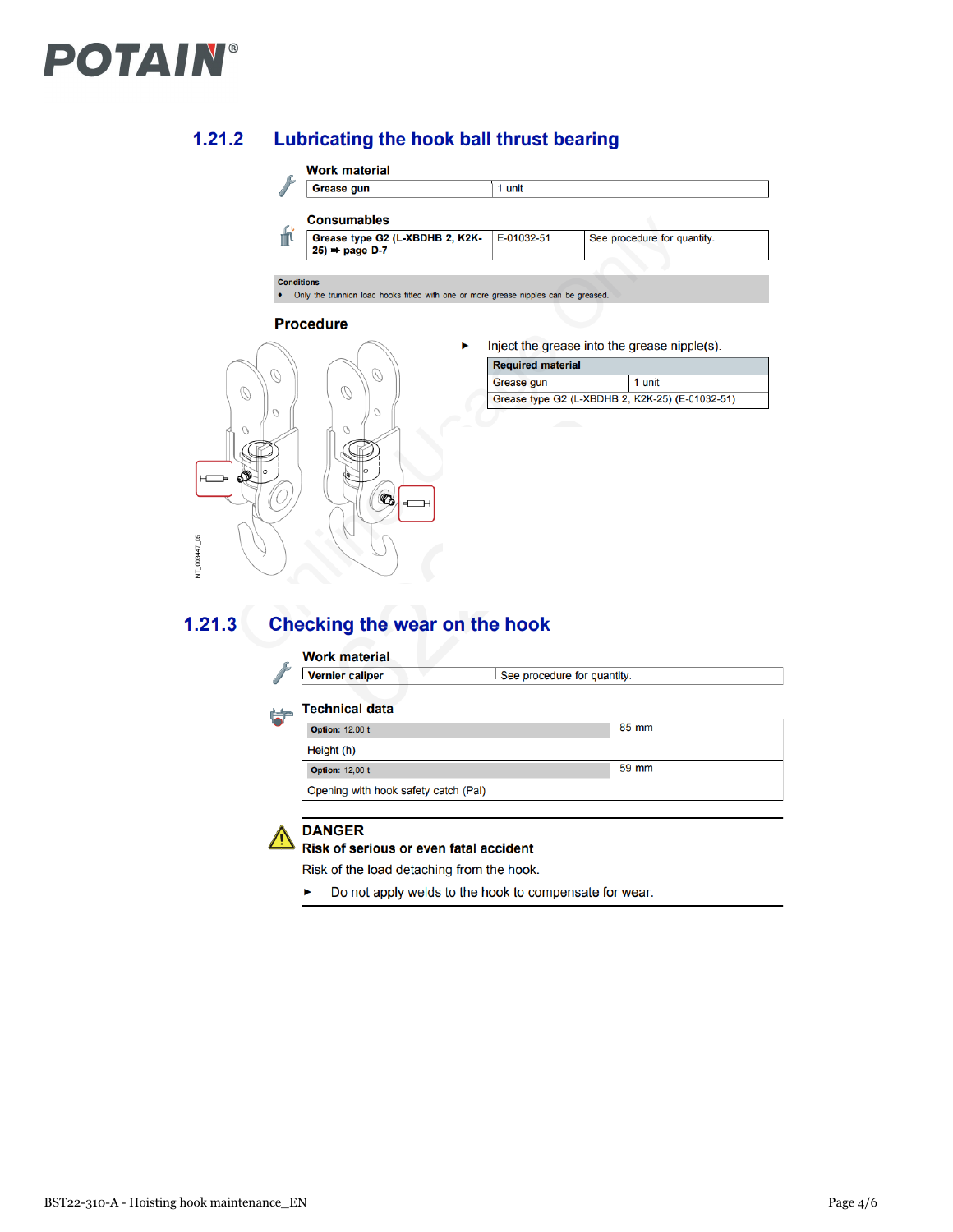# **POTAIN®**

# **Procedure**



1. Determine the theoretical value of the dimension (Pal).

| Technical data                            |         |
|-------------------------------------------|---------|
| Opening with hook safety catch<br>  (Pal) | $59$ mm |

 $2.$ Measure the actual dimension (Pal).

| <b>Required material</b> |        |
|--------------------------|--------|
| Vernier caliper          | 1 unit |

## **Result**

Measured dimension (Pal) : Min. Theoretical dimension (Pal) x 110 %

- Replace the entire hook. ь
- 3. Determine the theoretical value of the dimension  $(h)$ .

### **Technical data**

Height (h)

85 mm

4. Measure the dimension (h).

**Required material** 

Vernier caliper

# **Result**

Measured dimension (h) : Max. Theoretical dimension (h)  $x 95 %$ 

Replace the entire hook.

#### Checking the wear on the hook chain  $1.21.4$

## **Work material**

| <b>Micrometer</b>      | unit |
|------------------------|------|
| <b>Vernier caliper</b> | unit |

**Conditions** 

The hook is equipped with a chain.

# **Procedure**

1. Visually check every link of the chain for damage. **Result** 

One of the links is bent out of shape.

Replace the hook chain. ь